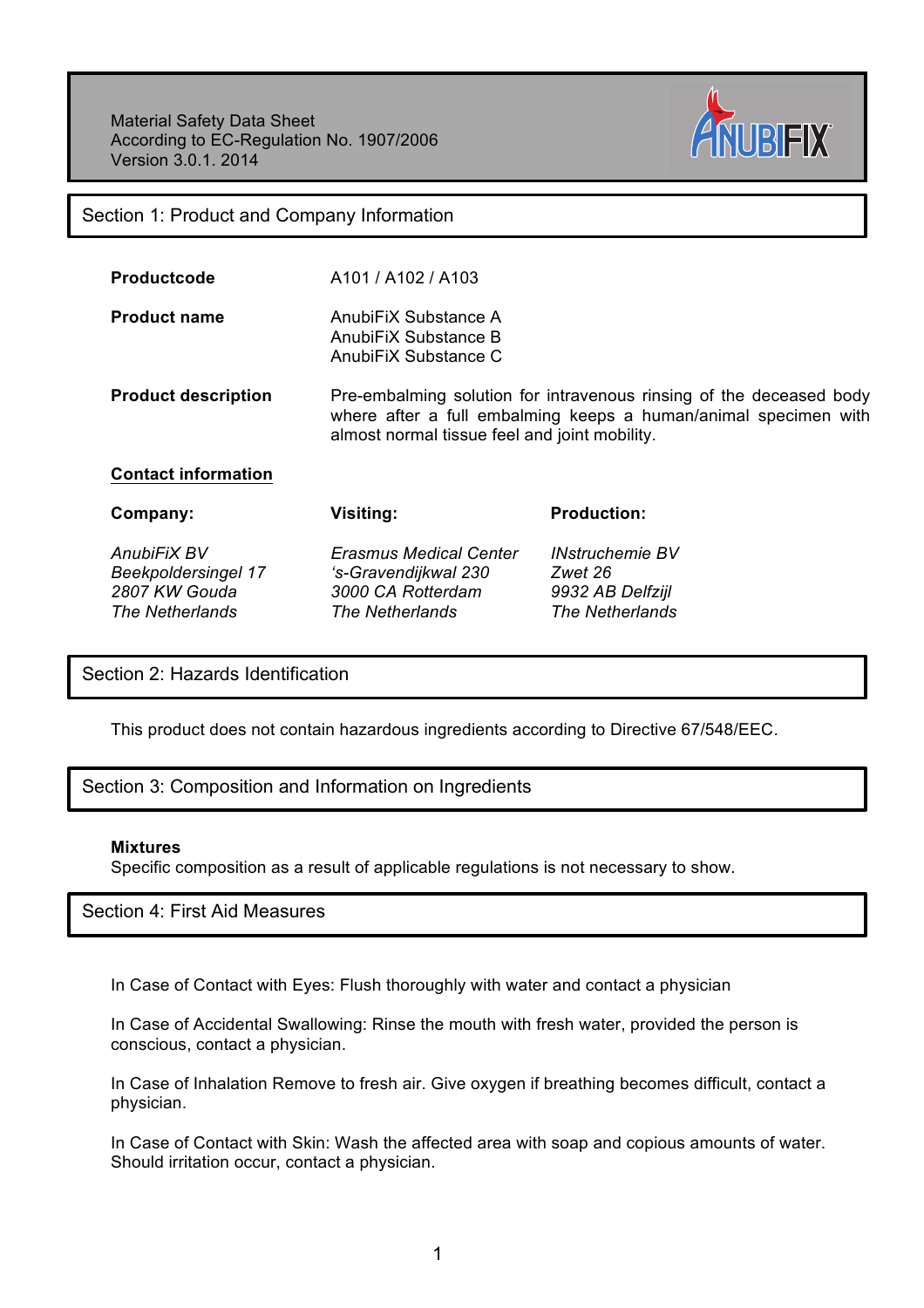Section 5: Fire-Fighting Measures

Non-flammable, no specific measurements needed

## Section 6 - Accidental Release Measures

| <b>Methods for Cleaning Spills</b> | Wear chemical-resistant gloves and safety-goggles. Wipe up<br>spilled product using tissue-towels. Place waste in closed |
|------------------------------------|--------------------------------------------------------------------------------------------------------------------------|
|                                    | containers for disposal.                                                                                                 |

| Section 7 - Handling and Storage                                     |                                                                                                                          |
|----------------------------------------------------------------------|--------------------------------------------------------------------------------------------------------------------------|
| Handling                                                             | Avoid contact with eyes, skin, mucous membranes, and<br>clothing.                                                        |
| Storage                                                              | Keep tightly closed. Protect from light.                                                                                 |
| AnubiFiX Substance A<br>AnubiFiX Substance B<br>AnubiFiX Substance C | Store at room temperature<br>Store at room temperature<br>Store at 2 - 8 degrees Celsius to obtain max conservation time |

Section 8 - Personal Protection and Exposure Control Information

| Eye Protection                    |
|-----------------------------------|
| <b>Protective Gloves</b>          |
| <b>Respiratory Protection</b>     |
| Ventilation                       |
| <b>Other Protection Equipment</b> |
|                                   |

Safety glasses or goggles Chemical-resistant gloves Not required Not required Safety shower and eye bath

*As a general hygiene measure, wash hands thoroughly after handling*

| Section 9 - Physical and Chemical Properties                                                                                       |                                                                                                                                  |  |
|------------------------------------------------------------------------------------------------------------------------------------|----------------------------------------------------------------------------------------------------------------------------------|--|
| <b>Physical State</b>                                                                                                              | Liquid                                                                                                                           |  |
| Appearance<br>AnubiFiX Substance A<br>AnubiFiX Substance B<br>AnubiFiX Substance C                                                 | 1500cc HDPE container, clear, pink solution<br>1000cc HDPE container, clear<br>60cc HDPE container, clear, yellow ocher solution |  |
| pH 3.5 - 7.4<br><b>Flash Point</b><br>Flammability<br><b>Oxidizing Properties</b><br><b>Explosive Properties</b><br>Vapor Pressure | N/A<br>N/A<br>N/A<br>N/A<br>N/A                                                                                                  |  |